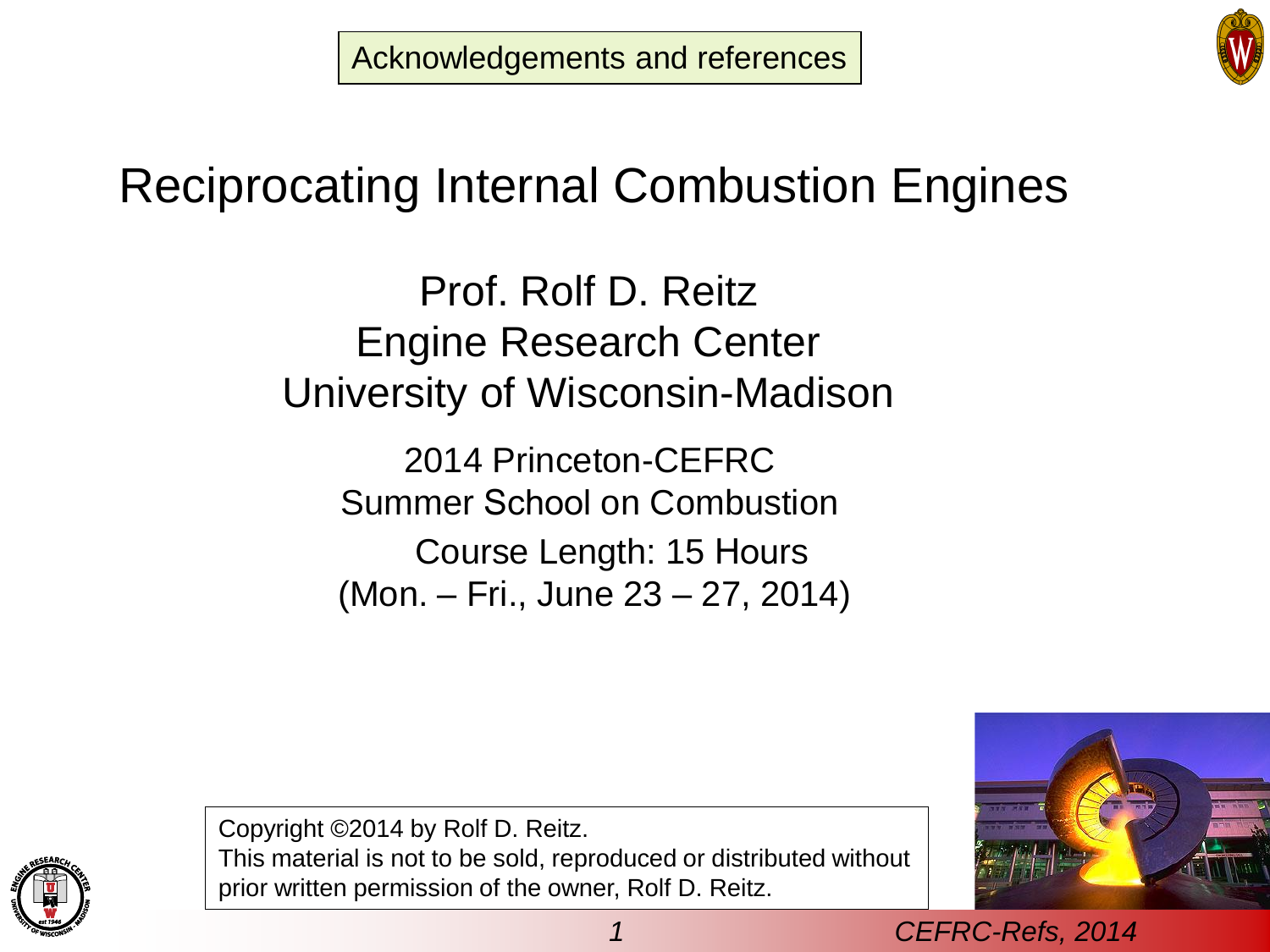#### **Acknowledgements**

The long-term support of the ERC's Direct-injection Engine Research Consortium member companies [\(http://www.derc.wisc.edu/\)](http://www.derc.wisc.edu/), Caterpillar Inc., Ford Motor Company, General Motors, the Office of Naval Research, the Department of Energy and the Sandia and Oak Ridge National Laboratories is greatly appreciated. The many contributions of ERC faculty, staff and students are also gratefully acknowledged.

# **References cited (Day 1, Parts 1&2)**

1-1:4 <http://www.eia.gov/totalenergy/>

1-1:6 <http://www.fueleconomy.gov/feg/atv.shtml>

1-1:10, 13-18, 37 J.B. Heywood, Internal Combustion Engine Fundamentals, McGraw Hill, 1988

1-1:22-26 J. D. Anderson, Modern Compressible Flow (With Historical Perspective), McGraw-Hill (2nd or 3rd Edition), 1990.

1-1:27-29 F.J. Moody, Introduction to Unsteady Thermofluid Mechanics, John Wiley & Sons,1989.

1-1:30-31 P.A. Thompson, Compressible Fluid Dynamics, McGraw-Hill, 1972.

1-1:34-36 <http://www.ricardo.com/en-GB/What-we-do/Software/Products/WAVE>

1-1:40 A. A. Amsden, P. J. O'Rourke and T. D. Butler, "KIVA-II: A Computer Program for Chemically Reactive Flows with Sprays," Los Alamos Report LA-11560-MS, 1989. <http://www.lanl.gov/orgs/t/t3/docs/KIVA2.pdf>

1-1:40 A.A. Amsden, "KIVA-3V: A Block-Structured KIVA Program for Engines with Vertical or Canted Valves," Los Alamos Report LA-13313-MS, 1997. http://www.lanl.gov/orgs/t/t3/docs/KIVA-3V.pdf

1-1:42 [http://ipcc-wg2.gov/AR5/images/uploads/IPCC\\_WG2AR5\\_SPM\\_Approved.pdf,](http://ipcc-wg2.gov/AR5/images/uploads/IPCC_WG2AR5_SPM_Approved.pdf) 2014.

1-1:43 Charmley, W.J., "The Federal Government's Role in Reducing Heavy Duty Diesel Emissions," SAE paper 2004-01-2708.

<sup>1-2:9-12</sup> J. D. Anderson, Modern Compressible Flow (With Historical Perspective), McGraw-Hill (2nd or 3rd Edition), 1990. 1-2:13-14,20-22 J.B. Heywood, Internal Combustion Engine Fundamentals, McGraw Hill, 1988.

<sup>1-2:15</sup> Serrano J.R., Arnau F.J., Dolz V. , Tiseira A., and Cervello C., "A model of turbocharger radial turbines appropriate to be used in zero- and one-dimensional gas dynamics codes for internal combustion engines modeling", Energy Conversion and Management,49 (2008) 3729–3745, 2008.

<sup>1-2:16</sup> Reitz, R.D., and Hoag, K.H., "Reciprocating Engines (Diesel and Gasoline)," Encyclopedia of Energy Engineering and Technology (EEE), B. Capehart, Editor, Marcel Dekker Publishing, New York, 2007.

<sup>1-2:24-26</sup> Herold, R.E., Wahl, M.H., Regner, G., Lemke, J.U and Foster, D.E., "Thermodynamic Benefits of Opposed-Piston Two-Stroke Engines," SAE 2011-01-2216.

<sup>1-2:27</sup> Chen S. K., Flynn P. Development of a compression ignition research engine. SAE paper 650733, 1965

<sup>1-2:28-35</sup> Lavoie, G.A., Ortiz-Soto, E., Babajimopoulos, A., Martz, J.B., and Assanis, D.N., "Thermodynamic sweet spot under highly dilute and boosted gasoline engine conditions," Submitted, Int. J. Engine Research, 2012.

<sup>1-2:30</sup> Woschni, G. (1967) Equation for the Instantaneous Heat Transfer Coefficient in the Internal Combustion Engine. SAE Paper No. 670931.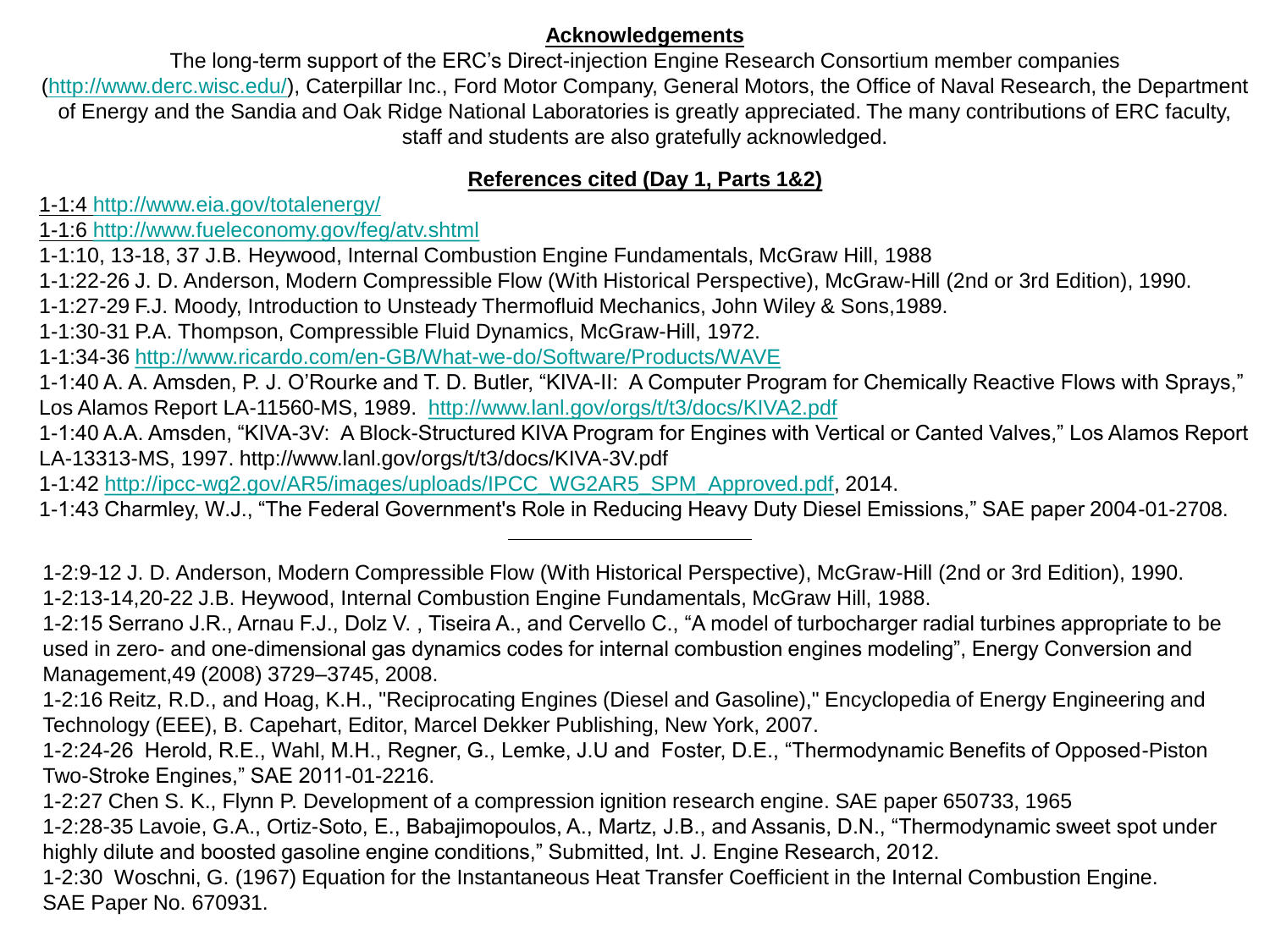# **References cited (Day 2, Part 3)**

2-3:3 <http://www.erc.wisc.edu/combustion.php>

- 2-3:4 Curtis, E., Private communication, 2014
- 2-3:5 http://www.erc.wisc.edu/documents/symp13-Daw.pdf
- 2-3:6 I. Glassman, Combustion, Academic Press, New York, 3rd Ed., 1996
- 2-3:6 Reitz, R.D. and Bracco, F.V., "Global Kinetics and Lack of Thermodynamic Equilibrium," Comb. Flame, V.53, p.141, 1983.
- 2-3:6 Abraham, J., Bracco, F.V. and Reitz, R.D. "Comparisons of Computed and Measured Premixed Charge Engine
- Combustion," Combust. Flame, 60, pp. 309-322, 1985.
- 2-3:7 Kong, S.-C., Ayoub, N., and Reitz, R.D., "Modeling Combustion in Compression Ignition Homogeneous Charge Engines," SAE Paper 920512, SAE Transactions, Vol. 101, Section 3, Journal of Engines, pp. 896-911,1992.
- 2-3:7 Halstead, M., Kirsh, L. and Quinn, C. "The Autoignition of Hydrocarbon Fuels at High Temperatures and Pressures Fitting of a Mathematical Model," Combust. Flame, Vol. 30, pp. 45-60, 1977.
- 2-3:8 Matalon, 2011 <http://www.princeton.edu/engineering/video/player/?id=5922>
- 2-3:10 F.A. Williams, Combustion Theory, Addison-Wesley Pub., Reading, Mass, 2nd Ed. 1988.
- 2-3:11 C.K. Law, Combustion Physics, Cambridge University Press, 2006.
- 2-3:12 Reitz, R.D., "A Study of Numerical Methods for Reaction-Diffusion Equations," SIAM Journal on Scientific and Statistical Computing, Vol. 2, p. 95, 1981.
- 2-3:13,15,16 J. Warnatz, U. Maas and R.W. Dibble, "Combustion, Physical and Chemical Fundamentals, Modeling and Simulation, Experiments, Pollutant Formation" by, Springer, 4th Edition, 2006.
- 2-3:14 T. F. Lu and C. K. Law, "Toward accommodating realistic chemistry in large-scale computations," Progress in Energy and Combustion Science, Vol. 35, pp. 192-215 (2009)
- 2-3:14 Brakora, J.L., and Reitz, R.D., "A Comprehensive Combustion Model for Biodiesel-fueled Engine Simulations," SAE Paper 2013-01-1099, 2013.
- 2-3:17 Mehl M., T. Faravelli, E. Ranzi, D. Miller,N. Cernansky, "Experimental and kinetic modeling study of the effect of fuel composition in HCCI engines", Proceedings of the Combustion Institute 32, 2843-2850 (2009)
- 2-3:18 Patel, A., Kong, S.-C., and Reitz, R.D., "Development and Validation of a Reduced Reaction Mechanism for HCCI Engine Simulations," SAE 2004-01-0558
- 2-3:19 Fieweger, K., Blumenthal, R., and Adomeit, G. (1997) "Self-Ignition of S.I. Engine Model Fuels: A Shock Tube Investigation at High Pressure," Combustion and Flame, Vol. 109, pp. 599-619.
- 2-3:19,22 Ra, Y., and Reitz, R.D., "A Reduced Chemical Kinetic Model for IC Engine Combustion Simulations with Primary Reference Fuels," Combustion & Flame, Vol. 155, pp. 713–738, 2008.
- 2-3:20,23 Ra, Y., and Reitz, R.D., "A Combustion Model for IC Engine Combustion Simulations with Multi-component Fuels," Combustion & Flame, Vol. 158, pp. 69-90, 2011.
- 2-3:24 B.M. Gauthier, D.F. Davidson, R.K. Hanson, Combust. Flame 139 (2004) 300–311.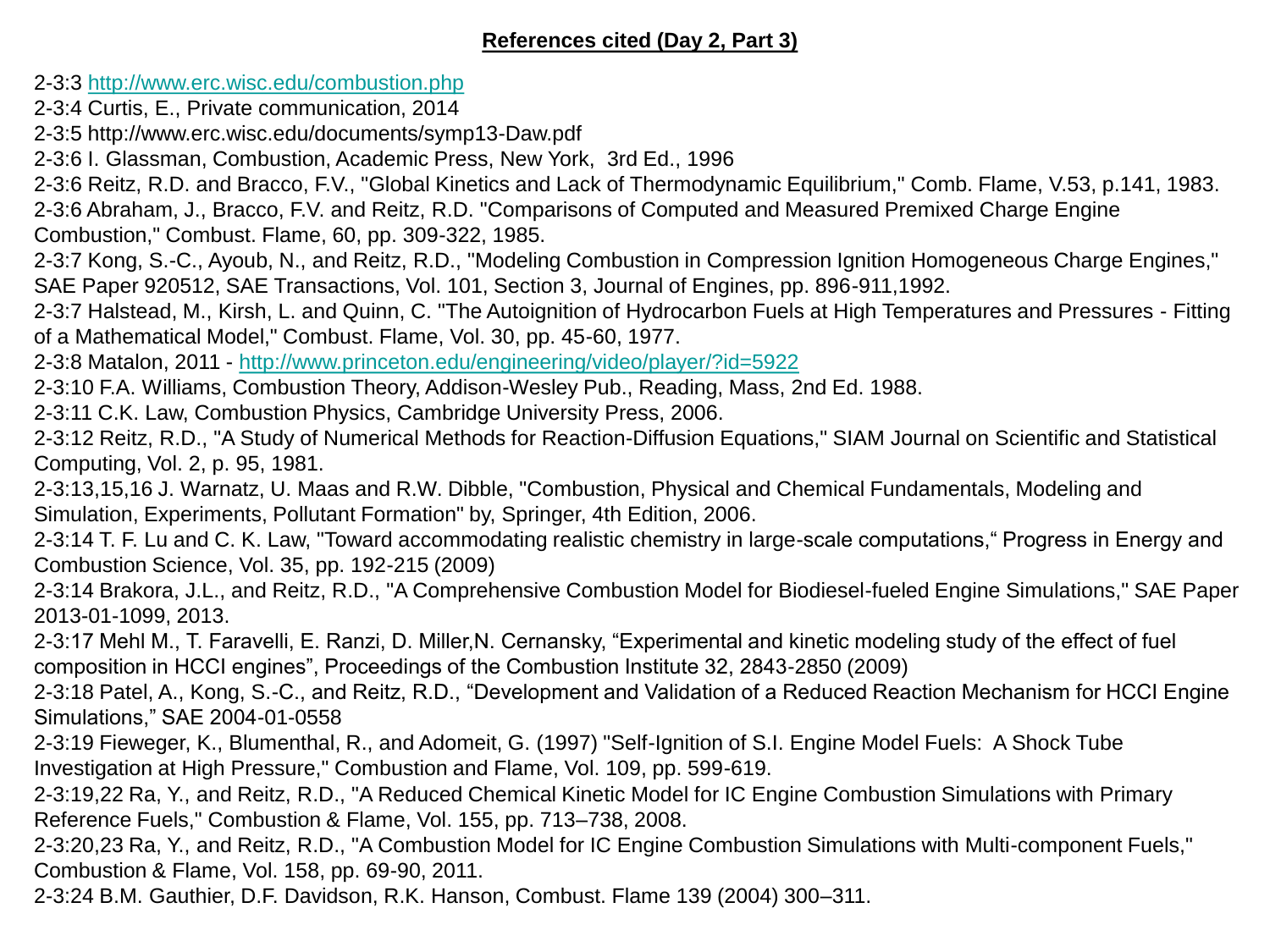# **References cited (Day 2, Part 3 Cont.)**

2-3:24 R. Bounaceur, I. Da Costa, R. Fournet, F. Billaud, F. Battin-Leclerc "Experimental and Modeling Study of the Oxidation of Toluene," Int. J. Chem. Kinet. 37 (2005) 25–49.

2-3:24 J. Andrae, D. Johansson, P. Björnbom, P. Risberg, G.T. Kalghatgi, Combust. Flame 140 (2005) 267-286.

2-3:24 H-P. S. Shen, J. Steinberg, J. Vanderover, M. A. Oehlschlaeger, Energy & Fuels 23 (2009) 2482–2489.

2-3:25 Amsden, A.A. (1997) KIVA-3V: A block-structured KIVA program for engines with vertical or canted valves. Los Alamos National Laboratory Report No. LA-13313-MS.

2-3:26,27,28 Perini, F., Das Adhikary, B., Lim, J.H., Su, X., Ra, Y., Wang, H., and Reitz, R.D., "Improved Chemical Kinetics Numerics for the Efficient Simulation of Advanced Combustion Strategies," Int. J. Engines 7(1):2014.

2-3:28 Liang, L., Steven, J.G., Farrell, J.T., "A dynamic adaptive chemistry scheme for reactive flow computations," Proc. Combustion Inst. 32:527-534, 2009

2-3:28,29 Shi, Y., Ge, H.-W, and Reitz, R.D., "Computational Optimization of Internal Combustion Engines," ISBN 978-0- 85729-618-4, Springer, 2011<http://www.springer.com/engineering/mechanical+eng/book/978-0-85729-618-4>

2-3:30 Liang, L. and Reitz, R.D., "Spark Ignition Engine Combustion Modeling Using a Level Set Method with Detailed Chemistry," SAE Paper 2006-01-0243, 2006.

2-3:31 C.K. Law, Private communication, University of Wisconsin-Madison, 2014

2-3:32,38,39-45 Liang, L., Reitz, R.D., Iyer, C.O. and Yi, J., "Modeling Knock in Spark-Ignition Engines Using a G-equation Combustion Model Incorporating Detailed Chemical Kinetics," SAE paper 2007-01-0165, 2007.

2-3:32 J. Ghandhi, private communication, University of Wisconsin-Madison, 2012.

2-3:32,39 Peters, N. Turbulent Combustion, Cambridge University Press, 2000

2-3:33 Reitz, R.D., "A Study of Numerical Methods for Reaction-Diffusion Equations," SIAM Journal on Scientific and Statistical Computing, Vol. 2, p. 95, 1981.

2-3:34 Farrell, J., Private communication, University of Wisconsin-Madison, 2005.

2-3:35,36 Lutz, A.E., Kee, R.J., Miller, J.A., "SENKIN: A FORTRAN Program for Predicting Homogeneous Gas Phase Chemical Kinetics with Sensitivity Analyses, " Sandia Report, SAND 87-8248, UC-4, 1988.

2-3:37 Wang, B.-L., Bergin, M.J., Petersen, B.R., Miles, P.C., Reitz, R.D., and Han, Z., " Validation of the Generalized RNG Turbulence Model and Its Application to Flow in a HSDI Diesel Engine," SAE paper 2012-01-0140, 2012.

2-3:39 Fan, Li, and Reitz, R.D., "Development of an Ignition and Combustion Model for Spark-Ignition Engines," SAE Paper 2000-01-2809, SAE Transactions, Journal of Engines, Vol. 109, Section 3, pp. 1977-1989, 2000.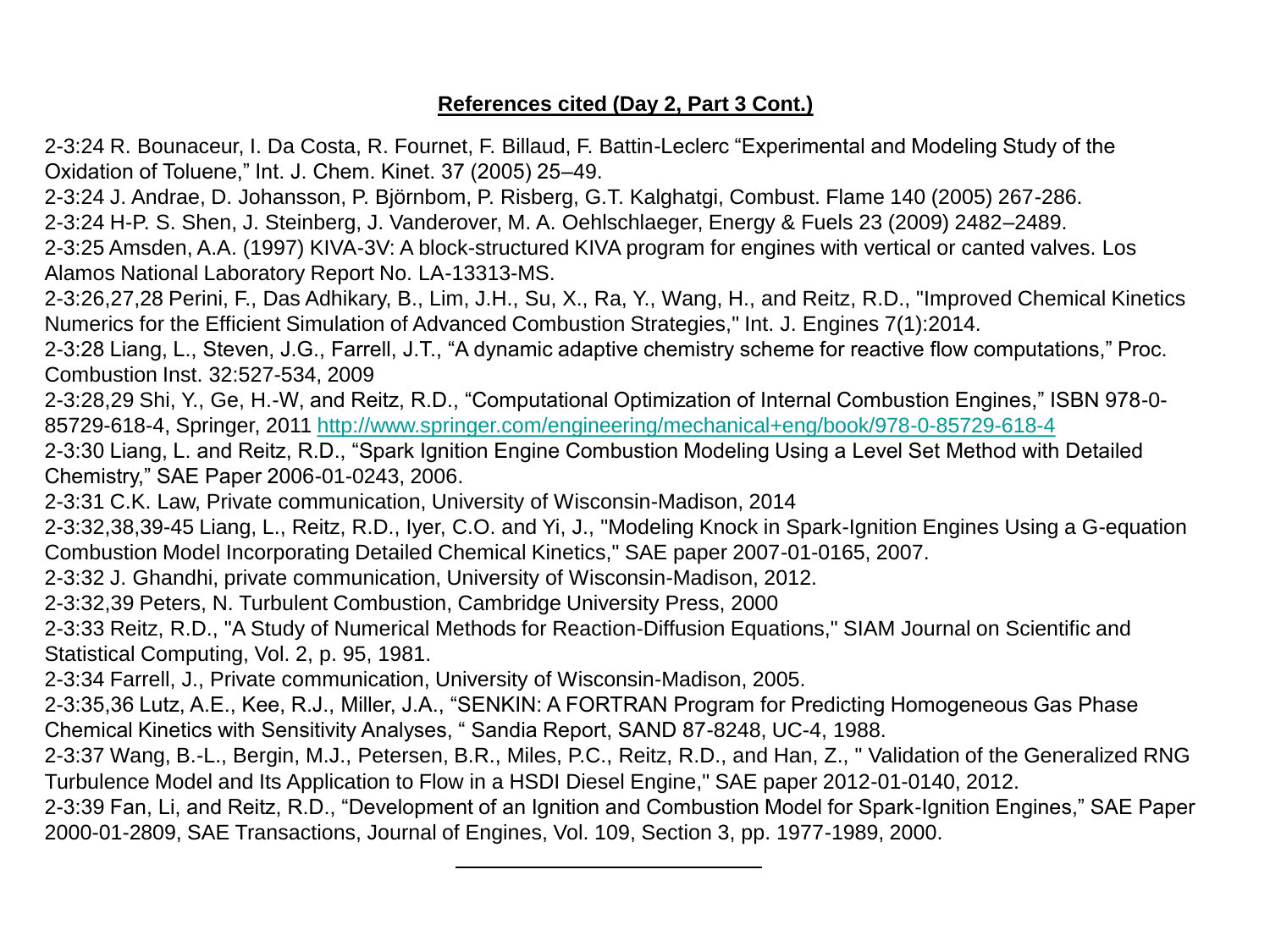# **References cited (Day 2, Part 4)**

2-4:3 Diesel Engine Reference Book, Fig. 5.1, 2nd Edition, Challen, B. and Baranescu, R., Eds., 1998.

2-4:4 Han, Z. and Reitz, R.D., "Turbulence Modeling of Internal Combustion Engines Using RNG k-e Models," Combust. Sci. and Tech. 106, 4-6, p. 267, 1995.

2-4:4 Wang, B.-L., Bergin, M.J., Petersen, B.R., Miles, P.C., Reitz, R.D., and Han, Z., " Validation of the Generalized RNG Turbulence Model and Its Application to Flow in a HSDI Diesel Engine," SAE paper 2012-01-0140, 2012.

2-4:5,9 Wiedenhoefer, J.F., and Reitz, R.D., "Multidimensional Modeling of the Effects of Radiation and Soot Deposition in Heavy-duty Diesel Engines," SAE paper 2003-01-0560, SAE Transactions, Volume 112, Section 3, Journal of Engines, pp. 784-804, 2003.

2-4:6 Wiedenhoefer, J.F., and Reitz, R.D., "A Multidimensional Radiation Model for Diesel Engine Simulations with Comparison to Experiment," Numerical Heat Transfer: International Journal of Computation and Methodology Part A: Applications, 44 (7): 665-682, 2003a.

2-4:7-8 Wiedenhoefer, J., F., and Reitz, R.D., "Modeling the Effect of EGR and Multiple Injection Schemes on I.C. Engine Component Temperatures," Journal of Numerical Heat Transfer, Part A, Vol. 37, pp. 673-694, 2000.

2-4:10-14 Gingrich, E., Ghandhi, J.B., and Reitz, R.D., "Experimental Investigation of Piston Heat Transfer in a Light Duty Engine under Conventional Diesel, Homogeneous Charge Compression Ignition, and Reactivity Controlled Compression Ignition Combustion Regimes," SAE Int. J. Engines 7(1), 2014.

2-4:15 Hendricks, T., Splitter, D.A., and Ghandhi, J.B., "Experimental investigation of piston heat transfer under conventional diesel and reactivity-controlled compression ignition combustion regimes," International Journal of Engine Research, January, 2014.

2-4:17 Curtis, E., Private Communication, University of Wisconsin-Madison, 2014.

2-4:19,15-17,22 Yoshikawa, T., and Reitz, R.D., "Development of an Improved NOx Reaction mechanism for Low Temperature Diesel Combustion Modeling," SAE 2008-01-2413, SAE Int. J. Engines, Vol. 1(1), pp. 1105-1117, 2009. 2-4:19 Zeldovich, Y. B., "The oxidation of nitrogen in combustion and explosions," Acta Physicochim, USSR 21:577, 1946. 2-4:19 Fenimore, C. P., "Studies of fuel-nitrogen in rich flame gases," Proceeding of Combustion Institute, 17:661, 1979. 2-4:19 Eberius, H., Just, T., Kelm, S., Warnatz, J., and Nowak, U., "Konversion von brennstoffgebundenem Stickstoff am Beispiel von dotierten Propan-Luft-Flammen," VDI-Berichte, 645:626, 1987.

2-4:19 Guo, H., and Smallwood, G. J., "The interaction between soot and NO formation in a laminar axisymmetric coflow ethylene/air diffusion flame," Combustion and Flame, 149, pp. 225-233, 2007.

2-4:20,21 Kong, S.-C., Sun, Y., and Reitz, R.D., "Modeling Diesel Spray Flame Lift-Off, Sooting Tendency and NOx Emissions Using Detailed Chemistry with Phenomenological Soot Model," ASME J.Gas Turbines Power, Vol. 129, pp. 245- 251, 2007.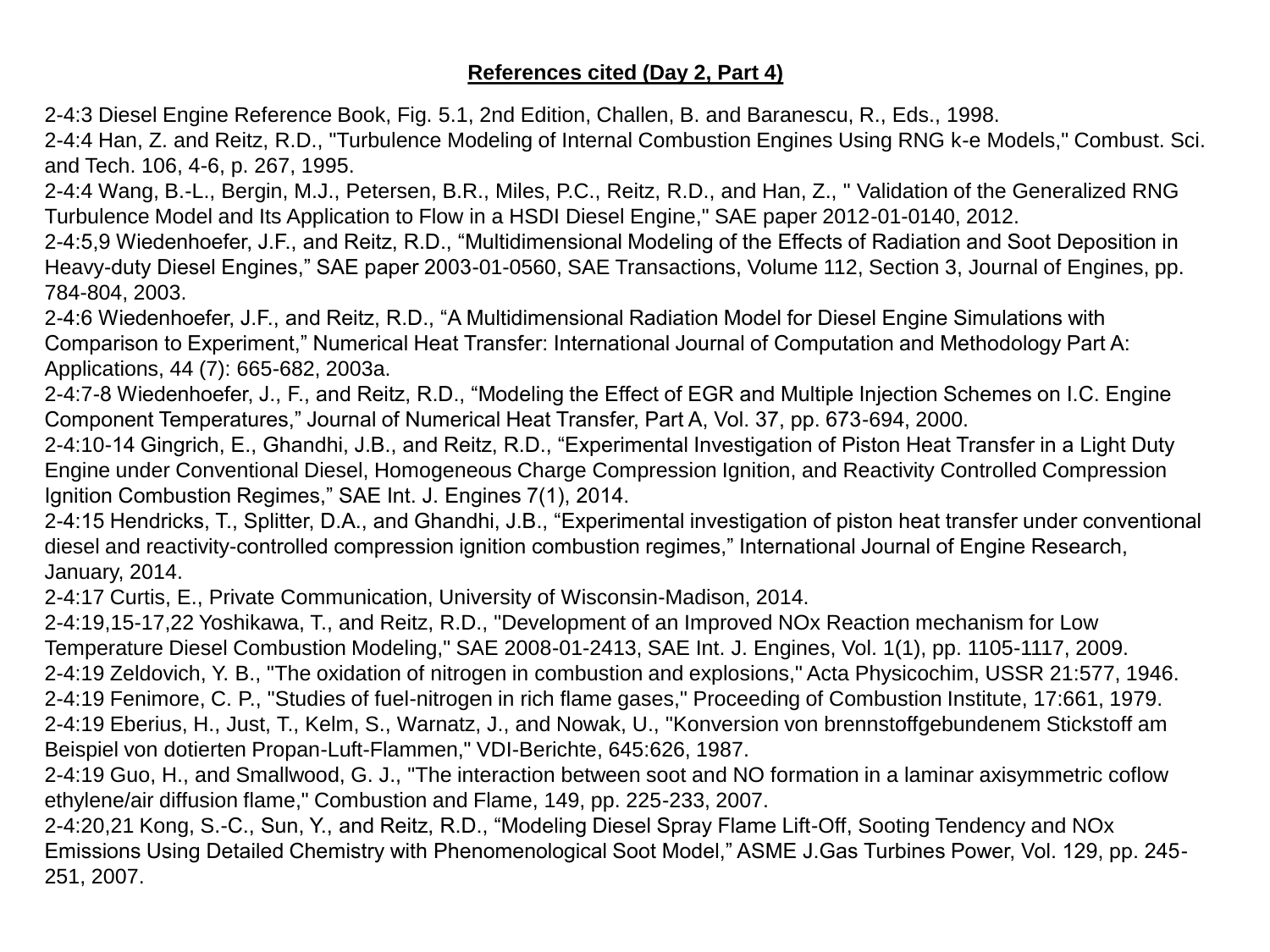## **References cited (Day 2, Part 4 Cont.)**

2-4:20,21 Smith, G.P., et al., [http://www.me.berkeley.edu/gri\\_mech/](http://www.me.berkeley.edu/gri_mech/). "GRI-Mech 3.0," 2005.

2-4:22,23 Yoshikawa, T., and Reitz, R.D., "Effect of Radiation on Diesel Engine Combustion and Heat Transfer," JSME Journal of Thermal Science and Technology, February, 2009.

2-4:22 Musculus, M. P. B., "Measurements of the Influence of Soot Radiation on In-Cylinder Temperatures and Exhaust NOx in a Heavy-Duty DI Diesel Engine," SAE Paper 2005-01-0925, 2005.

2-4:25 Kittelson, D.B., "Engines and Nanoparticles: A Review," Journal of Aerosol Science, 29(5–6): 575-588, (1998).

#### Slide 2-4:26

Patterson, M. A., Kong, S.-C., Hampson, G. J. and Reitz, R.D., "Modeling the Effects of Fuel Injection Characteristics on Diesel Engine Soot and NOx Emissions," SAE Paper 940523, *SAE Transactions*, *Vol. 103, Section 3, Journal of Engines*, pp. 836-852, 1994.

Kong, S.-C., Sun, Y., and Reitz, R.D., "Modeling Diesel Spray Flame Lift-Off, Sooting Tendency and NOx Emissions Using Detailed Chemistry with Phenomenological Soot Model," ASME J. Gas Turbines and Power, Vol. 129, pp. 245-251, 2007. Vishwanathan, G., and Reitz, R.D., "Numerical Predictions of Diesel Flame Lift-off Length and Soot Distributions under Low Temperature Combustion Conditions," SAE 2008-01-1331, SP-2185, Compression Ignition Combustion Processes, 2008. Vishwanathan, G., and Reitz, R.D., "Modeling Soot Formation Using Reduced PAH Chemistry in n-Heptane Lifted Flames with Application to Low-Temperature Combustion," ASME J. Gas Turbines and Power, Vol. 131 / 032801/1-7, 2009. Kazakov, A., and Foster, D.E., "Modeling of Soot Formation during DI Diesel Combustion Using a Multi-Step Phenomenological Model," SAE paper 982463, 1998.

Tao, F., Reitz, R.D., Foster, D.E., and Liu, Y., "A Nine-Step Phenomenological Diesel Soot Model Validated Over a Wide Range of Engine Conditions," International Journal of Thermal Sciences, Vol. 48, pp. 1223–1234, 2009.

Tao, F., Foster, D.E., and Reitz, R.D., "Soot Structure in a Conventional Non-Premixed Diesel Flame," SAE Paper 2006-01- 0196, SAE Transactions, Vol. 115, Section 4, Journal of Fuels & Lubricants, 2006.

Tao, F., Foster, D.E., and Reitz, R.D., "Characterization of Soot Particle Distribution in Conventional, Non-Premixed DI Diesel Flame Using a Multi-Step Phenomenological Soot Model," Proceedings of 31<sup>st</sup> International Symposium on Combustion, The Combustion Institute, Pa, 2006

Kennedy, I. M. (1997) Models of soot formation and oxidation. Prog. Energy Combust. Sci., 23, 95.

Tree DR, Svenson KI. 2007. Soot processes in compression ignition engines. Progress in Energy and Combustion Science 33:272-309

Vishwanathan, G., and Reitz, R.D.,"Development of a Practical Soot Modeling Approach and its Application to Low Temperature Diesel Combustion," Combustion Science and Technology, Vol. 182, Issue 8, pp.1050-1082, 2010.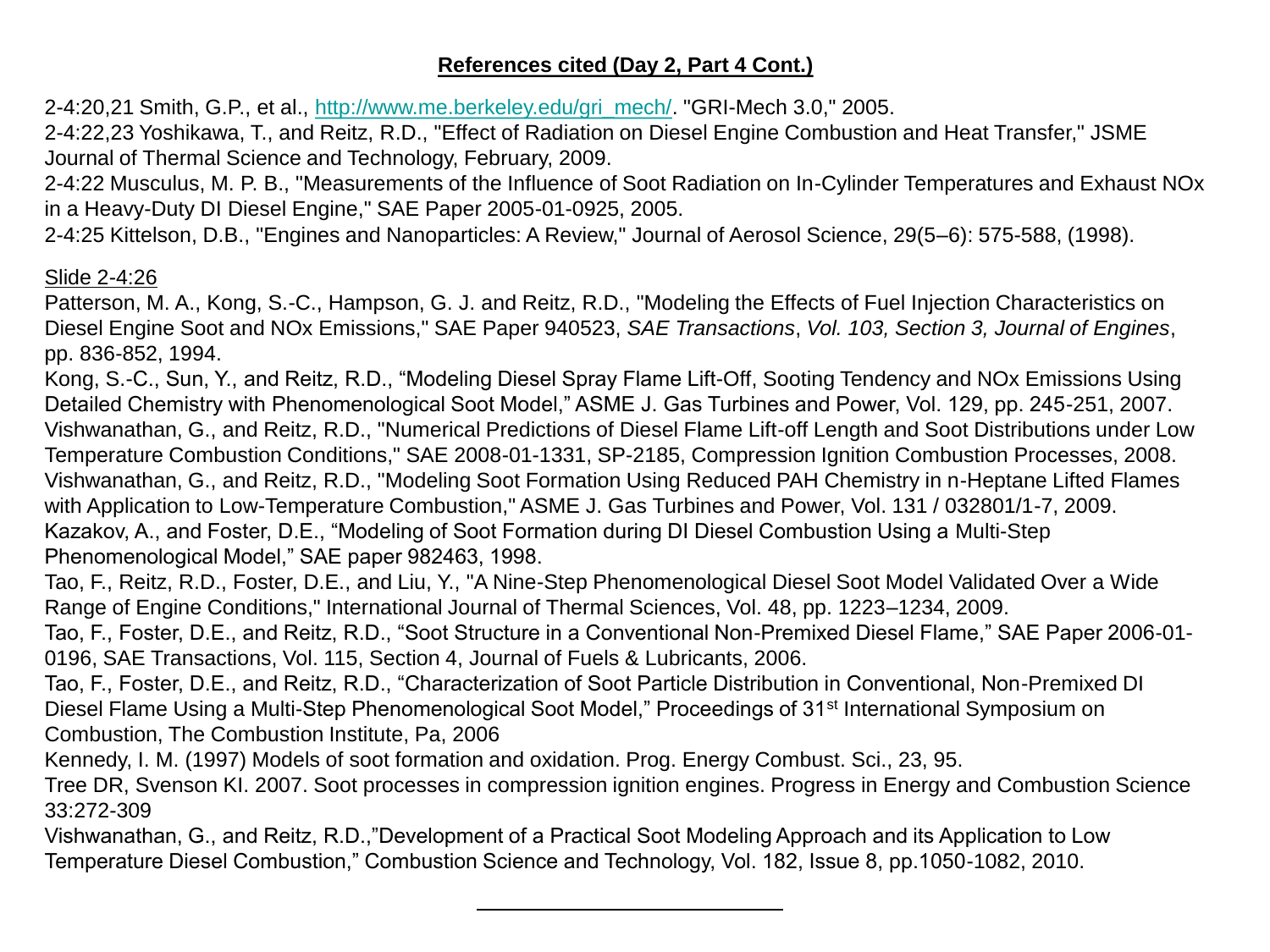# **References cited (Day 2, Part 4 Cont.)**

2-4:27 Hiroyasu, H., and Kadota, T., "Models for Combustion and Formation of Nitric Oxide and Soot in DI Diesel Engines," SAE paper 760129, *SAE Transactions*, 85, 1976.

2-4:27 Nagle, J., and Strickland-Constable, R.F., "Oxidation of Carbon between 1000-2000°C," Proceedings of the fifth carbon conference, 1, Pergammon Press, 154, 1962.

2-4:28,29 Pickett, L. M., and Siebers, D.L., "Soot in Diesel Fuel Jets: Effects of Ambient Temperature, Ambient Density, and Injection Pressure," Combustion and Flame, 138, 114-135, 2004.

2-4:28, 29 Vishwanathan, G., and Reitz, R.D., "Numerical Predictions of Diesel Flame Lift-off Length and Soot Distributions under Low Temperature Combustion Conditions," SAE 2008-01-1331, SP-2185, Compression Ignition Combustion Processes, 2008.

2-4:31 Xi, J. and Zhong, B., 2006, "Reduced Kinetic Mechanism of n-Heptane Oxidation in Modeling Polycyclic Aromatic Hydrocarbon Formation in Diesel Combustion," Chemical Engineering and Technology, 29, pp.1461-1468.

2-4:31 Wang, H. and Frenklach, M. (1997) A detailed kinetic modeling study of aromatics formation in laminar premixed acetylene and ethylene flames. Combust.Flame, 110, 173.

2-4:31,32 Vishwanathan, G., and Reitz, R.D., "Modeling Soot Formation Using Reduced PAH Chemistry in n-Heptane Lifted Flames with Application to Low-Temperature Combustion," ASME J. Gas Turbines and Power, Vol. 131 / 032801/1-7, 2009. 2-4:32 Pickett, L.M., and Idicheria, C.A., "Effects of Ambient Temperature and Density on Soot Formation under High EGR Conditions," THIESEL 2006 Conference on Thermo- and Fluid Dynamic Processes in Diesel Engines, 2006. 2-4:33-36,43 Vishwanathan, G., and Reitz, R.D., "Development of a Practical Soot Modeling Approach and its Application to Low Temperature Diesel Combustion," Combustion Science and Technology, Vol. 182, Issue 8, pp.1050-1082, 2010.

2-4:33 Leung, K. M., Lindstedt, R. P. and Jones, W. P. (1991) A simplified reaction mechanism for soot formation in nonpremixed flames. Combust.Flame, 87, 289.

2-4:34 Fenimore, C. P. and Jones, G. W. (1967) Oxidation of soot by hydroxyl radicals. J.Phys.Chem., 71, 593.

2-4:37-42 Jiao, Q., and Reitz, R.D., "Modeling of Equivalence Ratio Effects on Particulate Formation in a Spark-Ignition Engine under Premixed Conditions," SAE Technical Paper 2014-01-1607, 2014.

2-4:42 Hageman, M., Rothamer, D., Sensitivity Analysis of Particle Formation in a Spark-Ignition Engine during Premixed Operation, in 8th U.S. National Combustion Meeting, 2013.

2-4:42 Maricq, M.M., Podsiadlik, D. H., Brehob, D. D., Haghgooie, M., Particulate Emissions from a Direct-Injection Spark-Ignition (DISI) Engine, 1999, SAE1999-01-1530.

2-4:43,44 Singh, S., Reitz, R. D., Musculus, M. P. B. and Lachaux, T. (2007) Validation of engine combustion models against detailed in-cylinder optical diagnostics data for a heavy-duty compression-ignition engine. Int. J. Eng. Res., 8, 97.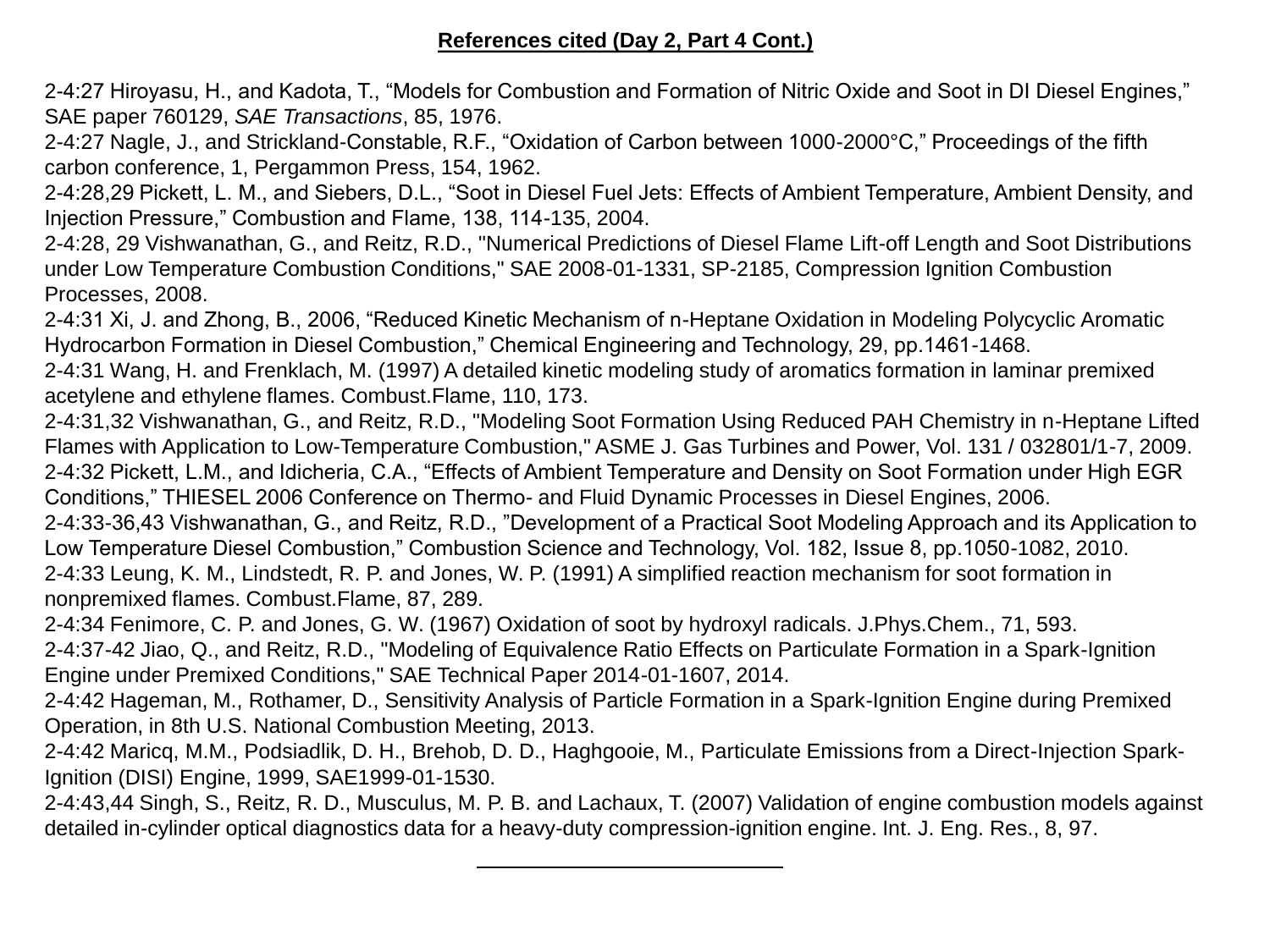## **References cited (Day 3, Part 5)**

3-5:4,6-10 Amsden, A.A. (1997) KIVA-3V: A block-structured KIVA program for engines with vertical or canted valves. Los Alamos National Laboratory Report No. LA-13313-MS.

3-5:5 Dukowicz, J.K., "A Particle-Fluid Numerical Model for Liquid Sprays," Journal of Computational Physics, Vol. 35, pp. 229-253, 1980.

3-5:7 A. A. Amsden, P. J. O'Rourke and T. D. Butler, "KIVA-II: A Computer Program for Chemically Reactive Flows with Sprays," Los Alamos Report LA-11560-MS, 1989. <http://www.lanl.gov/orgs/t/t3/docs/KIVA2.pdf>

#### Slide 3-5:11

Rutland, C.J., Ayoub, N. , Han, Z. , Hampson, G., Kong, S.-C. Mather, D., Montgomery, D., Musculus, M., Patterson, M., Pierpont, D., Ricart, L., Stephenson, P., and Reitz, R.D.,"Diesel Engine Model Development and Experiments," SAE Paper 951200, 1995.

Han, Z., Uludogan, A., Hampson, G., and Reitz, R.D.,"Mechanisms of Soot and NOx Emission Reduction Using Multiple-Injection in a Diesel Engine," SAE Paper 960633, 1996.

Han, Z. and Reitz, R.D., "Turbulence Modeling of Internal Combustion Engines Using RNG k-e Models," Combust. Sci. and Tech., 106, 4-6, p. 267, 1995.

Patterson, M.A., and Reitz, R.D., "Modeling the Effects of Fuel Spray Characteristics on Diesel Engine Combustion and Emissions," SAE Paper 980131,1998.

Xin, J., Ricart, L., and Reitz, R.D., "Computer Modeling of Diesel Spray Atomization and Combustion," Combust. Sci. and Tech. Vol. 137, 1-6, p. 171, 1998.

Hwang, S.S., Liu, Z., and Reitz, R.D., "Breakup Mechanisms and Drag Coefficients of High Speed Vaporizing Liquid Drops, " Atomization and Sprays, Vol. 6, pp. 353-376, 1996.

Su, T.F., Patterson, M.A., Reitz, R.D., and Farrell, P.V., "Experimental and Numerical Studies of High Pressure Multiple-Injection Sprays," SAE Paper 960861, 1996.

3-5:12,24-26 Reitz, R.D. and Bracco, F.V., "Mechanism of Atomization of Liquid Jets," Physics of Fluids, Vol. 25, p. 1730, 1982 – and Erratum: Vol. 26, (5), pp. 1376 May 1983.

3-5:13,14 Sarre, C. Von Kuensberg, Kong, S.-C., and Reitz, R.D., "Modeling the Effects of Injector Nozzle Geometry on Diesel Sprays," SAE Paper 1999-01-0912, 1999.

3-5:15,16 Lee, W.G., and Reitz, R.D., "A Numerical Investigation of Transient Flow and Cavitation within Minisac and VCO Diesel Injector Nozzles," ASME J. Gas Turbines and Power, Vol. 132, 2010.

3-5:17-23 Wang, Y., Qiu, L., Reitz, R.D., and Diwakar, R., "Simulating Cavitating Liquid Jets using a Compressible and Equilibrium Two-Phase Flow Solver, Int. J. Multiphase Flows, Vol. 63, pp. 52-67, 2014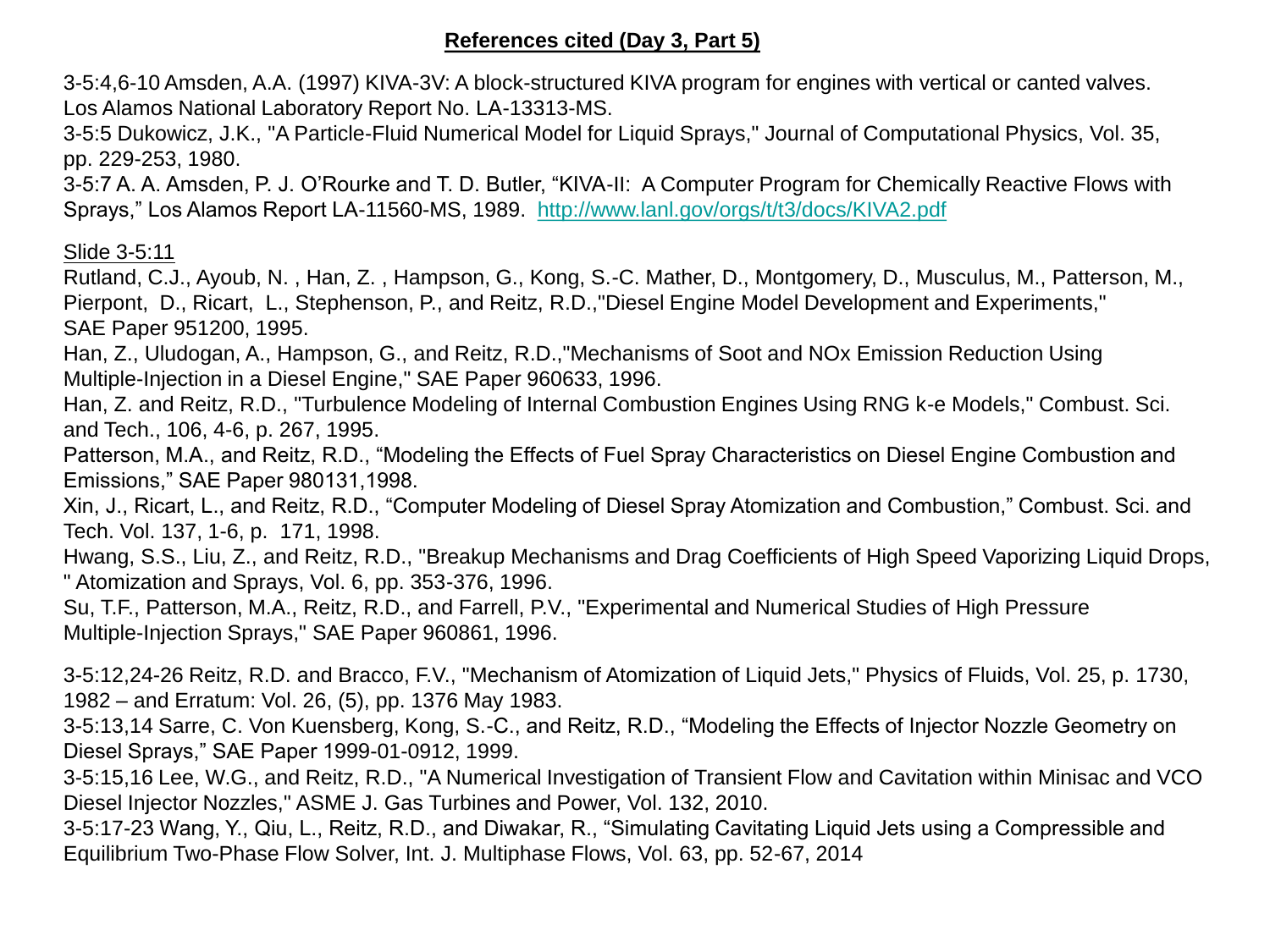3-5:24 Taylor, J.J., and Hoyt, J.W., "Water Jet Photography - Techniques and Methods," Exp. Fluids, Vol. 1, 113-120, 1983. 3-5:27-29 Reitz, R.D., "Modeling Atomization Processes in High-Pressure Vaporizing Sprays," Atomisation and Spray Technology, Vol. 3, pp. 309-337, 1988.

3-5:30 Gao, J., Liu, Z., Moon, S., Xie, X., Dufresne, E., Fezzaa, K., Lai, M-C., Wang, J., and Reitz, R.D., "Morphology of Diesel Sprays from Single-Orifce Micronozzles," ILASS-Americas 22nd Annual Conference on Liquid Atomization and Spray Systems, Cincinnati, OH, May 17-19, 2010.

3-5:31 Beale, J.C., and Reitz, R.D., "Modeling Spray Atomization with the Kelvin-Helmholtz/Rayleigh-Taylor Hybrid Model," Atomization and Sprays, Vol. 9, pp. 623-650, 1999.

3-5:31 Rutland, C.J. (2011) Large-eddy simulations for internal combustion engines - a review. International Journal of Engine Research, 12(5), 421–451.

3-5:31 S.S. Deshpande, M.F. Trujillo, and S. Kim (2013) "Computational Study of Fluid Property Effects on the Capillary Breakup of a Ligament," Atomization and Sprays, 23:pp.1167-1195.

Slide 3-5:32

[1] Vallet, Atomization and Sprays, 11, pp. 619, 2001. [2] Blokkeel, SAE 2003-01-0005. [3] Demoulin, Atomization and Sprays, 17, pp. 315, 2007. [4] Luret, ILASS 2008 Europe. [5] Lebas, Int. J. Multiphase Flows, 35, pp. 247, 2009. 3-5:33-34 Wang, Y., "Development of an Integrated CFD Approach for Internal Nozzle Flow and Sprays," PhD Thesis, University of Wisconsin-Madison, 9/10/2013.

Slide 3-5:35

Liu, Z. and Reitz, R.D., "An Analysis of the Distortion and Breakup Mechanisms of High Speed Liquid Drops," Int. J. Multiphase Flow, Vol. 23, No. 4, pp. 631-650, 1997

Engel, O.G., "Fragmentation of Water Drops in the Zone behind an Air Shock," Journal of Research of the National Bureau of Standards, Vo. 60, pp. 245-280, 1958.

Hinze, J.O., "Fundamentals of the Hydrodynamic Mechanism of Splitting in Dispersion Processes," American Institute of Chemical Engineering Journal, Vol. 1, pp. 289-295, 1955.

Ranger, A. A. and Nicholls, J. A., "The Aerodynamic shattering of Liquid Drops," AIAA J., Vol. 7, p. 285-290, 1969.

Reinecke, W. G. and Waldman, G. D., "A study of Drop Breakup Behind Strong Shocks with Applications to Flight," AVCO Report AVSD-0110-70-77, May, 1970.

Delplanque, J.P., and Sirignano, W.A., "Boundary Layer Stripping Effects on Droplet Transcritical Convective Vaporization,'' Atomization and Sprays, vol. 4, pp. 325-349, 1994.

3-5:36 Liu, A.B. and Reitz, R.D. "Mechanism of Air-Assisted Liquid Atomization," Atomization & Sprays, 3, pp. 55-75, 1993. 3-5:37 Hwang, S.S., Liu, Z., and Reitz, R.D., "Breakup Mechanisms and Drag Coefficients of High Speed Vaporizing Liquid Drops," Atomization and Sprays, Vol. 6, pp. 353-376, 1996.

3-5:38 Lee, C.-S., and Reitz, R.D., "Effect of Liquid Properties on the Breakup Mechanisms of High Speed Liquid Drops," Atomization and Sprays, Vol. 11, No. 1, pp. 1-19, 2001.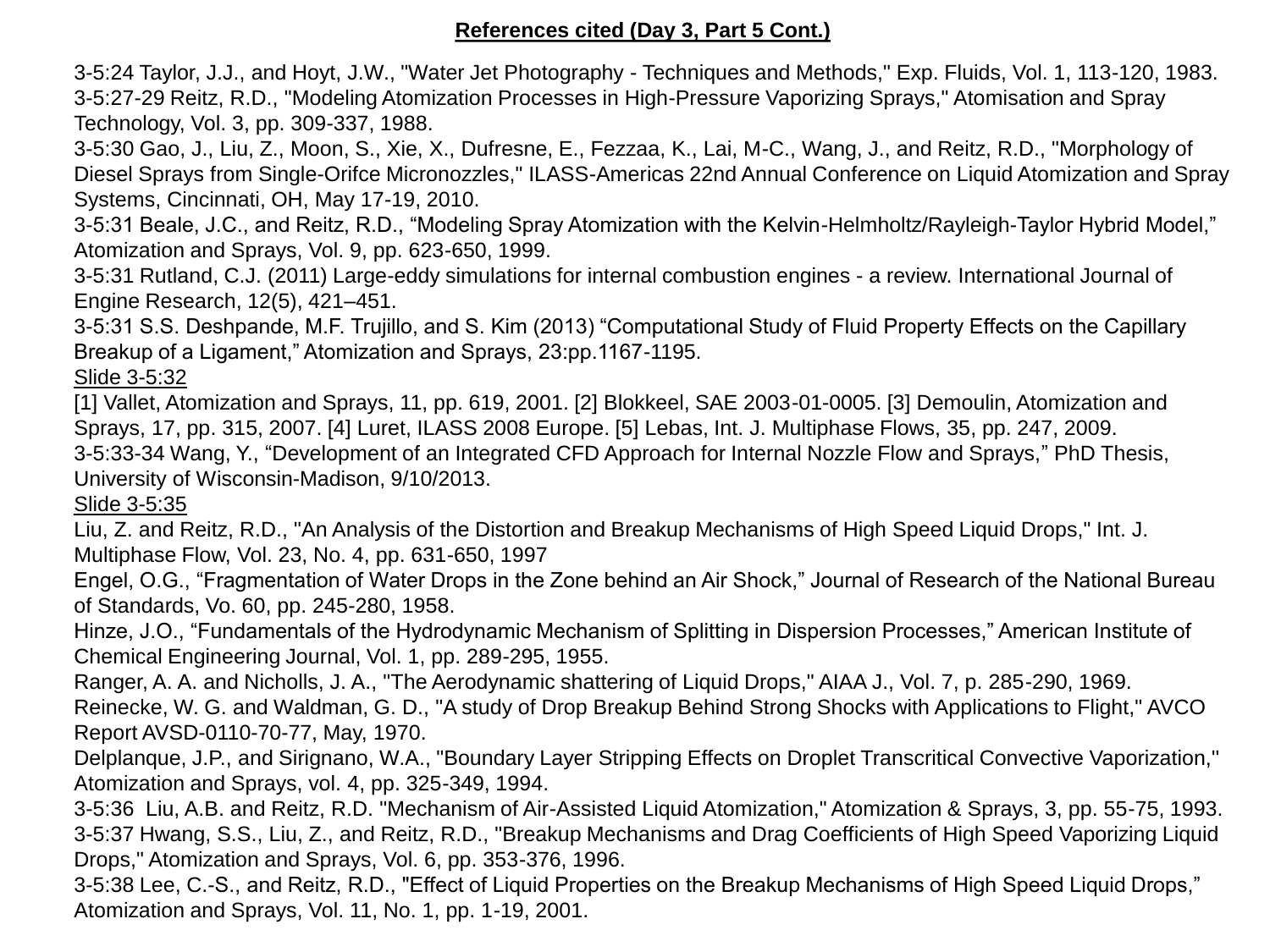# **References cited (Day 3, Part 5 Cont.)**

3-5:39 O'Rourke, P.J., "Collective Drop Effects on Vaporizing Liquid Sprays," Ph.D. Thesis, Princeton University, 1981.

3-5:40 Munnannur, A., and Reitz, R.D., "A predictive model for fragmenting and non-fragmenting binary droplet collisions for use in multi-dimensional CFD codes," Int. J. Multiphase Flow, Vol. 33, pp. 873-896, 2007.

3-5:40 Georjon, T.L., and Reitz, R.D., "A Drop Shattering Collision Model for Multidimensional Spray Computations,"

Atomization and Sprays, Vol. 9, pp. 231-254, 1999.

3-5:41-43 Ashgriz, N. and Poo, J.Y., "Coalescence and Separation in Binary Collisions of Liquid Drops," J. Fluid Mechanics, Vol. 221, pp. 183-204, 1990.

3-5:43 Tennison, P.J., Georjon, T.L., Farrell, P.V., and Reitz, R.D., "An Experimental and Numerical Study of Sprays from a Common Rail Injection System for Use in an HSDI Diesel Engine," SAE Paper 980810, *SAE Transactions, Vol. 107, Section 3, Journal of Engines,* pp. 1228-1242, 1998.

3-5:44 Linne MA, Paciaroni M, Berrocal E, Sedarsky D (2009) Ballistic imaging of liquid breakup processes in dense sprays. Proc. Combust Inst. 32:2147

3-5:44 Liu Z, Im KS, Wang Y, Fezzaa K, Xie XB, Lai MC, Wang J (2010) Near-nozzle structure of diesel sprays affected by internalgeometry of injector nozzle: visualized by single-shot X-ray imaging. In: SAE paper 2010-01-0877

3-5:44 E. Villiers and A. D. Gosman, Large Eddy Simulation of Primary Diesel Spray Atomization, SAE Paper 2004-01-0100. 3-5:44 R. Reitz, L. Pickett and M. Trujillo (2014) "Fuel Introduction" Encyclopedia of Automotive Engineering, John Wiley & Sons. DOI: 10.1002/9781118354179.auto118.

# **References cited (Day 3, Part 6)**

3-6:3 Beale, J.C., and Reitz, R.D., "Modeling Spray Atomization with the Kelvin-Helmholtz/Rayleigh-Taylor Hybrid Model," Atomization and Sprays, Vol. 9, pp. 623-650, 1999.

3-6:4 Liu, A.B., Mather D. and Reitz, R.D. "Modeling the Effects of Drop Drag and Breakup on Fuel Sprays," SAE Paper 930072, 1993.

3-6:5 Gosman, A.D., and Ioannides, E., "Aspects of Computer Simulation of Liquid-Fueled Combustors," AIAA Paper No. 81- 0323, 1981.

3-6:6 Wachters, L.H.J. and Westerling, N.A.J. "The Heat Transfer from a Hot Wall to Impinging Water Drops in the Spheroidal State," *Chem. Eng. Sci.*, Vol. 21, pp. 1047-1056, 1966.

3-6:7 Naber, J.D. and Reitz, R.D. "Modeling Engine Spray/Wall Impingement" SAE Paper 880107, 1988.

3-6:8 Senecal, P.K., Uludogan, A., and Reitz, R.D., "Development of Novel Direct-Injection Diesel Engine Combustion Chamber Designs using Computational Fluid Dynamics", SAE Paper 971594, 1997.

3-6:8 Lippert, A.M., Stanton, D.W., Rutland, C.J., and Reitz, R.D., Hallett, W.H.L.,"Investigating the Effect of Spray Targeting and Impingement on Diesel Engine Cold Start," SAE Paper 2000-01-0269, 2000.

3-6:9-11 Deng, P., Jiao, Q., Reitz, R.D. and Han, Z., "Modeling spray/wall interaction under direct injection engine conditions," Submitted, Atomization and Spray Systems, 2014.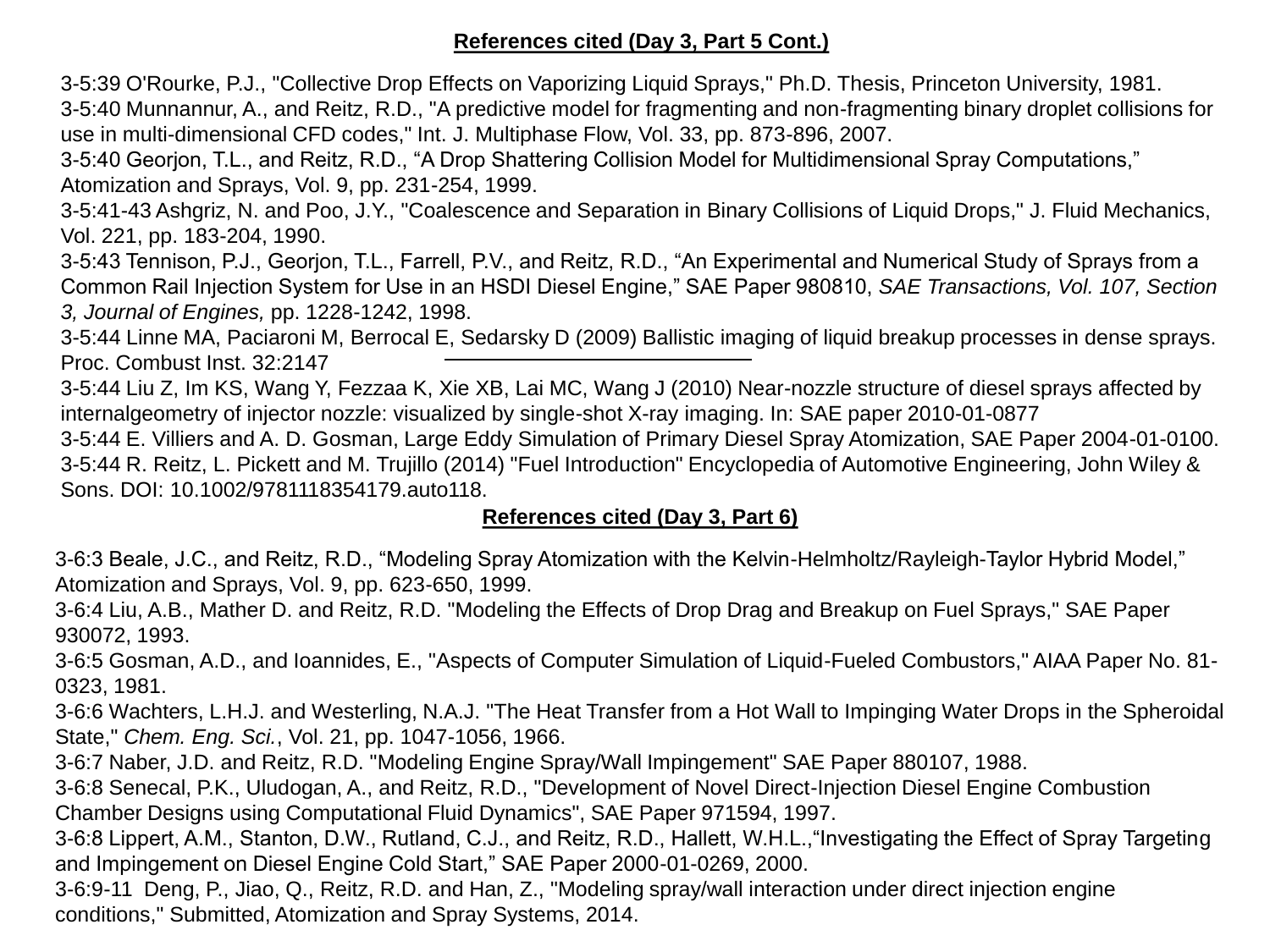## **References cited (Day 3, Part 6 Cont.)**

3-6:12 C.K. Law, Unsteady droplet combustion with droplet heating, Combust. Flame 26 (1976) 17–22.

3-6:12 C.K. Law, W.A. Sirignano, Unsteady droplet combustion with droplet heating—II. Conduction-limit, Combust. Flame 28 (1977) 175–186.

3-6:12 W.A..Sirignano, Fluid Dynamics and Transport of Droplets and Sprays, Cambridge University Press, 1999.

3-6:12 Aggarwal, S.K., Zhu, G.-S., and Reitz, R.D., "Quasi-steady High-Pressure Droplet Model for Diesel Sprays," SAE

paper 2000-01-0588, SAE Transactions, Journal of Engines, Vol. 109, Section 3, pp. 734-743, 2000.

3-6:13-14 Lefebvre, A.H., *Atomization and Sprays*, Hemisphere Publishing Corp., New York, 1989.

3-6:13-14 A. A. Amsden, P. J. O'Rourke and T. D. Butler, "KIVA-II: A Computer Program for Chemically Reactive Flows with Sprays," Los Alamos Report LA-11560-MS, 1989. <http://www.lanl.gov/orgs/t/t3/docs/KIVA2.pdf>

3-6:15-18 Ra, Y., and Reitz, R.D., "The Application of a Multi-component Droplet Vaporization Model to DI Gasoline Engines," International Journal of Engine Research, Vol. 4 (3), pp. 193-218, 2003.

3-6:-17 Lippert, A.M., and Reitz, R.D., "Modeling of Multicomponent Fuels Using Continuous Distributions With Application to Droplet Evaporation and Sprays," SAE Paper 972882, 1997.

3-6:18 Yi, Y., Zhu, G.-S., and Reitz, R.D., "Diesel Engine Spray and Combustion Modeling Using Continuous Thermodynamics for Diesel Fuels," SAE Paper 2001-01-0998, 2001.

3-6:15-21 Ra, Y., and Reitz, R.D., "A vaporization model for discrete multi-component fuel sprays," Int. J. Multiphase Flow, Vol. 35, pp. 101-117, 2009.

3-6:22-25 Jiao, Q., Ra, Y., and Reitz, R.D., "Modeling the Influence of Molecular Interactions on the Vaporization of Multicomponent Fuel Sprays," SAE Paper 2011-01-0387, 2011.

3-6:22 Fredenslund, A., Jones, R. L., Prausnitz, J.M., "Group-contribution Estimation of Activity Coefficients in Nonideal Liquid Mixtures," *AIChE Journal,* 21(6): 1086-1099, 1975.

3-6:23 Pfahl, U., Fieweger, K., Adomeit, G., "Self-Ignition of Diesel-Relevant Hydrocarbon-Air Mixture Under Engine Conditions," *Proc. Combust. Inst*., 26: 781-789, 1996.

3-6:25 Andersen V.F., Andersen J.E., Wallington T.J., Mueller S.A., Nielsen O.J., "Distillation Curves for Alcohol-Gasoline Blends," *Energy&Fuels,* 24: 2683-2691, 2010

3-6:26-29 Anand, K., Ra, Y., Reitz, R.D. and Bunting, B., "Surrogate Model Development for the FACE Fuels," Energy and Fuels, Vol. 25 (4), pp. 1474-1484, 2011.

3-6:30 Abani, N., Kokjohn, L. S., S. W. Park, Bergin, M., Munnannur, A., Ning, W., Sun. Y., and Reitz, R.D., "An improved Spray Model for Reducing Numerical Parameters Dependencies in Diesel Engine CFD Simulations," SAE 2008-01-0970. 3-6:31 Mitroglou, N., Nouri, J. M., Gavaises, M., and Arcoumanis, C., "Spray Characteristics of a Multi-Hole Injector for Direct-Injection Gasoline Engines", *International Journal of Engine Research*, 7: 255-270, 2006.

3-6:31-33,44-46 Wang, Y., Ge, H.-W., and Reitz, R.D., "Validation of Mesh- and Timestep-Independent Spray Models for Multidimensional Engine CFD Simulations," SAE paper 2010-01-0626, SAE Int. J. Fuels Lubr. Vol. 3, pp. 277-302, 2010.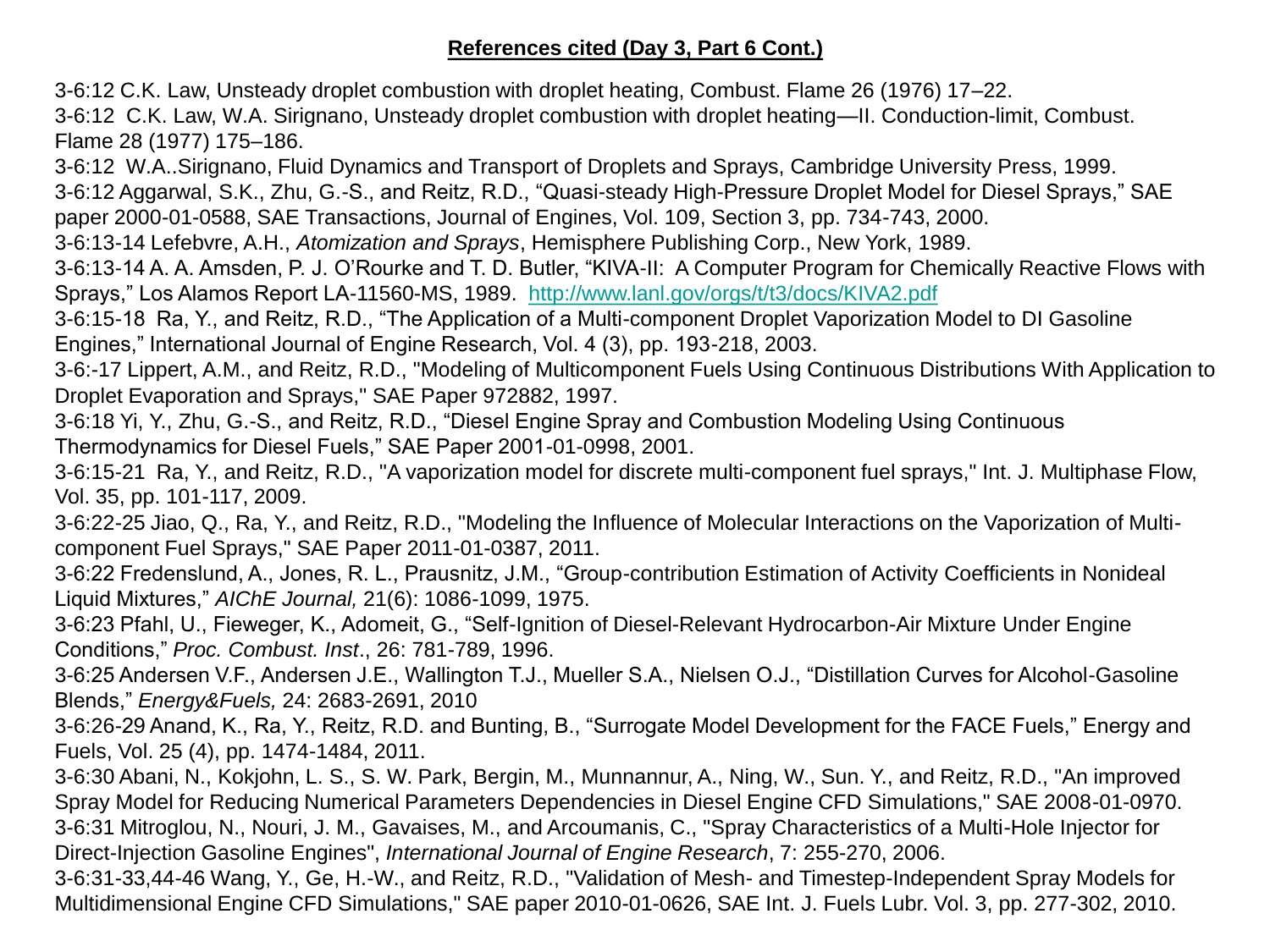# **References cited (Day 3, Part 6 Cont.)**

3-6:32 Naber, J. D. and Siebers, D. L., "Effects of Gas Density and Vaporization on Penetration and Dispersion of Diesel Sprays, SAE Technical Paper 960034, 1996.

3-6:32-34 Siebers, D.L., "Liquid-Phase Fuel Penetration in Diesel Sprays," SAE 980809, 1998.

3-6:32,33 Pickett, L., Sandia National Laboratory, "Engine Combustion Network", <https://share.sandia.gov/ecn/> , 2007.

3-6:34 Juneja, H., Ra, Y., and Reitz, R.D., "Optimization of Injection Rate Shape using Active Control of Fuel Injection," SAE paper 2004-01-0530, SAE Special Publication – Diesel Fuel Injection and Sprays, SP-1824, p193-210, 2004.

3-6:35-37,40-43 Wang, H., Ra, Y., Jia, M., and Reitz, R.D., "Development of a reduced n-dodecane-PAH mechanism and its Application for n-dodecane Soot Predictions," Submitted, FUEL, 2014.

3-6:37 Vishwanathan, G., and Reitz, R.D., "Development of a Practical Soot Modeling Approach and its Application to Low Temperature Diesel Combustion," Combustion Science and Technology, Vol. 182, Issue 8, pp.1050-1082, 2010.

3-6:38,39 Wang, H., Reitz, R.D., Yao, M., Yang, B., Jiao, Q. and Qiu, L., "Development of an n-Heptane-n-Butanol-PAH Mechanism and its Application for Combustion and Soot Predictions," Combustion and Flame, Vol. 160(3), pp. 504-519, 2013.

3-6:39 Narayanaswamy, K., et al., Combustion and Flame, 2014.

3-6:39 Mzé-Ahmed, A., et al.,Energy & Fuels, 2012. 26(7): p. 4253-4268.

3-6:39 Malewicki, T., et al., Proceedings of the Combustion Institute, 2013. 34(1): p. 361-368.

3-6:40 Skeen, S.A., et al., US combustion meeting, 2013.

3-6:46,47 Singh, S., Reitz, R. D., Musculus, M. P. B., Lachaux, T., "Validation of Engine Combustion Models against Detailed In-Cylinder Diagnostics Data for a Heavy-Duty DI Diesel Engine", *International Journal of Engine Research*, 8: 97-126, 2007.

# **References cited (Day 4, Part 7)**

4-7:4 <http://maniacworld.com/Worlds-Most-Powerful-Diesel-Engine.html>

4-7:7 Dec, J. E., "A Conceptual Model of D.I. Diesel Combustion Based on Lased Sheet Imaging," SAE Technical Paper No. 970873, SAE Transactions, 106(3), 1319-1348, 1997.

4-7:8 Park, S.W., and Reitz, R.D., "Numerical Study on the Low Emission Window of Homogeneous Charge Compression Ignition Diesel Combustion," Combustion Science and Technology, Vol. 179:11, pp. 2279-2307, 2007.

4-7:9 Musculus, M. P. B., "Multiple Simultaneous Optical Diagnostic Imaging of Early-Injection Low-Temperature Combustion in a Heavy-Duty Diesel Engine," SAE Paper 2006-01-0079, 2006,

4-7:11 Singh, S., Musculus, M.P.B., and Reitz, R.D., "Mixing and Flame Structures Inferred from OH-PLIF for Conventional and Low-Temperature Diesel Combustion", Combustion and Flame, vol. 156, no. 10, pp. 1898–1908, 2009.

4-7:12-21 Kokjohn, S.L., and Reitz, R.D., "Investigation of the Roles of Flame Propagation, Turbulent Mixing, and Volumetric Heat Release in Conventional and Low Temperature Diesel Combustion," ASME J. Eng. Gas Turbines Power, Vol. 133, pp. 102805-1-10, 2011.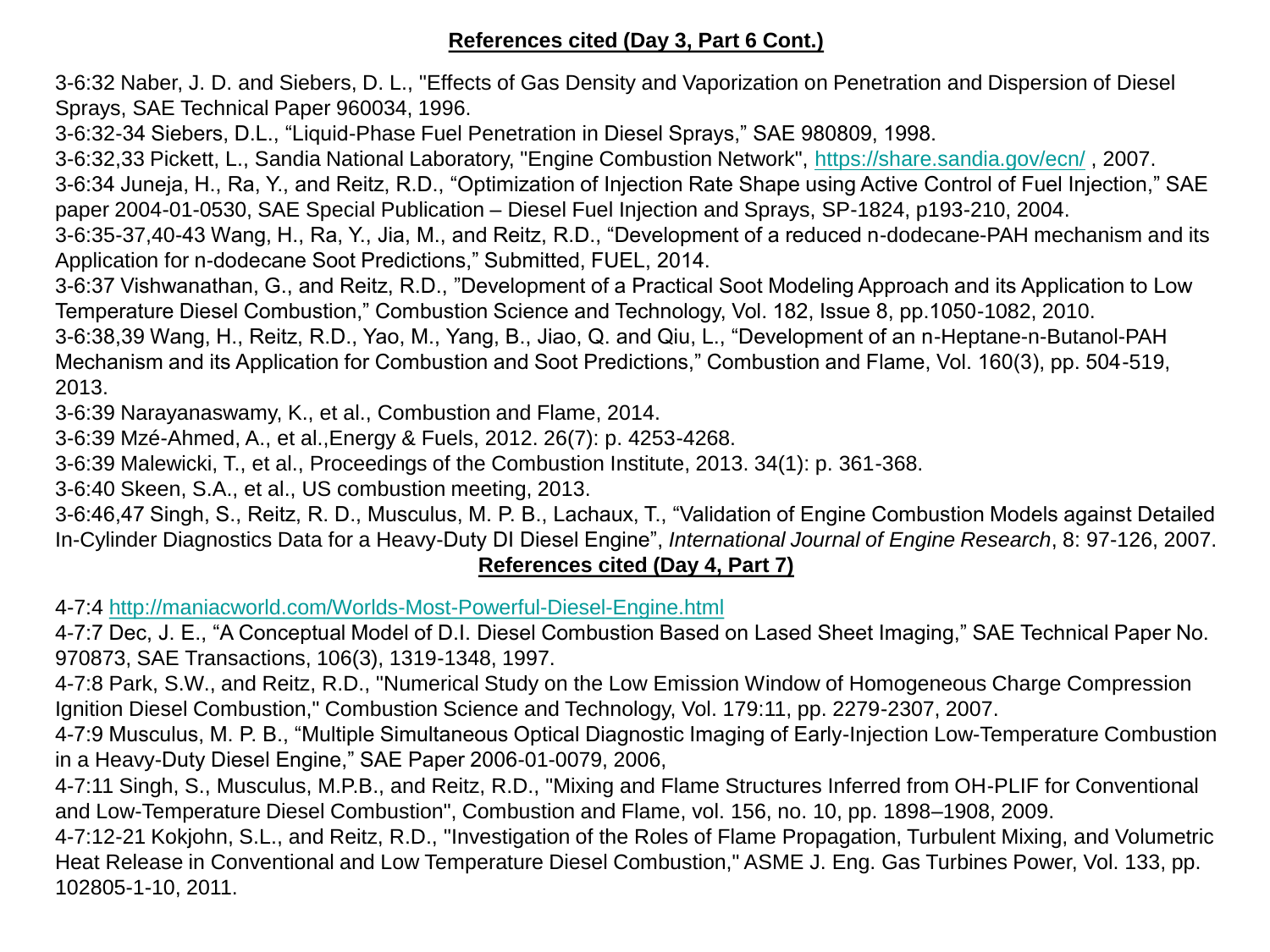# **References cited (Day 4, Part 7 Cont.)**

4-7:22-31 Liang, L., Reitz, R.D., Iyer, C.O. and Yi, J., "Modeling Knock in Spark-Ignition Engines Using a G-equation Combustion Model Incorporating Detailed Chemical Kinetics," SAE paper 2007-01-0165, 2007.

4-7:22,23 Subramaniam, M.N., Ruman, M., and Reitz, R.D., "Reduction of Emissions and Fuel Consumption in a 2-Stroke Direct-Injection Engine with Multidimensional Modeling and an Evolutionary Search Technique," SAE paper 2003-01-0544, SAE Transactions, Volume 112, Section 4, Journal of Fuels and Lubricants, pp. 718-736, 2003.

4-7:32-35 Wang, Z., Wang, Y., and Reitz, R.D., "Pressure Oscillation and Chemical Kinetics Coupling during Knock Processes in Gasoline Engine Combustion" Energy & Fuels, Vol. 26 (12), pp. 7107–7119, 2012, DOI: 10.1021/ef301472g. – see also Vol. 27 (1), pp. 599-599, 2013.

4-7:36 Zhi Wang, Hui Liu, Tao Song, Yunliang Qi, Xin He, Shijin Shuai and Jian Xin Wang, "Relationship between superknock and pre-ignition," International Journal of Engine Research, 2014. DOI: 10.1177/1468087414530388.

4-7:40 Tan, Z., and Reitz, R.D., "Development of a Universal Turbulent Combustion Model for Premixed and Direct Injection Spark/Compression Ignition Engines," SAE Paper 2004-01-0102, 2004.

4-7:40 Reitz, R.D., and Sun, Y., "Advanced computational fluid dynamics modeling of direct injection engines," in Advanced direct injection combustion engine technologies and development, Vol. 2 (18), 676-707, Woodhead, 2009.

# **References cited (Day 4, Part 8)**

4-8:3 Shi, Y., Ge, H.-W, and Reitz, R.D., "Computational Optimization of Internal Combustion Engines," Springer, 2011 <http://www.springer.com/engineering/mechanical+eng/book/978-0-85729-618-4>

4-8:4 Senecal, P.K., and Reitz, R.D., "Simultaneous Reduction of Emissions and Fuel Consumption using Genetic Algorithms and Multi-dimensional Spray and Combustion Modeling," SAE Paper 2000-01-1890, SAE Transactions, Vol. 109, Journal of Fuels & Lubricants, Section 4, pp. 1378-1390, 2000.

4-8:5 Carroll, D. L., "Genetic Algorithms and Optimizing Chemical Oxygen-Iodine Lasers," *Developments in Theoretical and Applied Mechanics*, **18**, 1996.

4-8:5 Goldberg, D. E., *Genetic Algorithms in Search, Optimization and Machine Learning*, Addison-Wesley, MA, 1989. 4-8:5 Senecal P. K., "Development of a Methodology for Internal Combustion Engine Design Using Multi-Dimensional Modeling with Validation Through Experiments," Ph.D. Dissertation, University of Wisconsin-Madison, 2000. 4-8:6 Coello Coello C.A. and Pulido G.T. (2001) A Micro-Genetic Algorithm for Multiobjective Optimization. First International Conference on Evolutionary Multi Criterion Optimization, Notes in Computer Science: no 1993: 126-140. 4-8:6 Liu, Y., Lu, F., and Reitz, R.D., "The Use of Non-Parametric Regression to Investigate the Sensitivities of HSDI Diesel Emissions and Fuel Consumption to Engine Parameters," *Int. J. Engine Res. Vol. 7*, pp. 167–180, 2006. 4-8:7-10 Genzale, C., Wickman, D., and Reitz, R.D., "A Computational Investigation into the Effects of Spray Targeting, Swirl Ratio and Bowl Geometry for Low-Temperature Combustion in a Heavy-Duty Diesel Engine," SAE paper 2007-01- 0119, 2007, Transactions Journal of Engines, Volume 116, Section 3, pp. 88-102, 2008.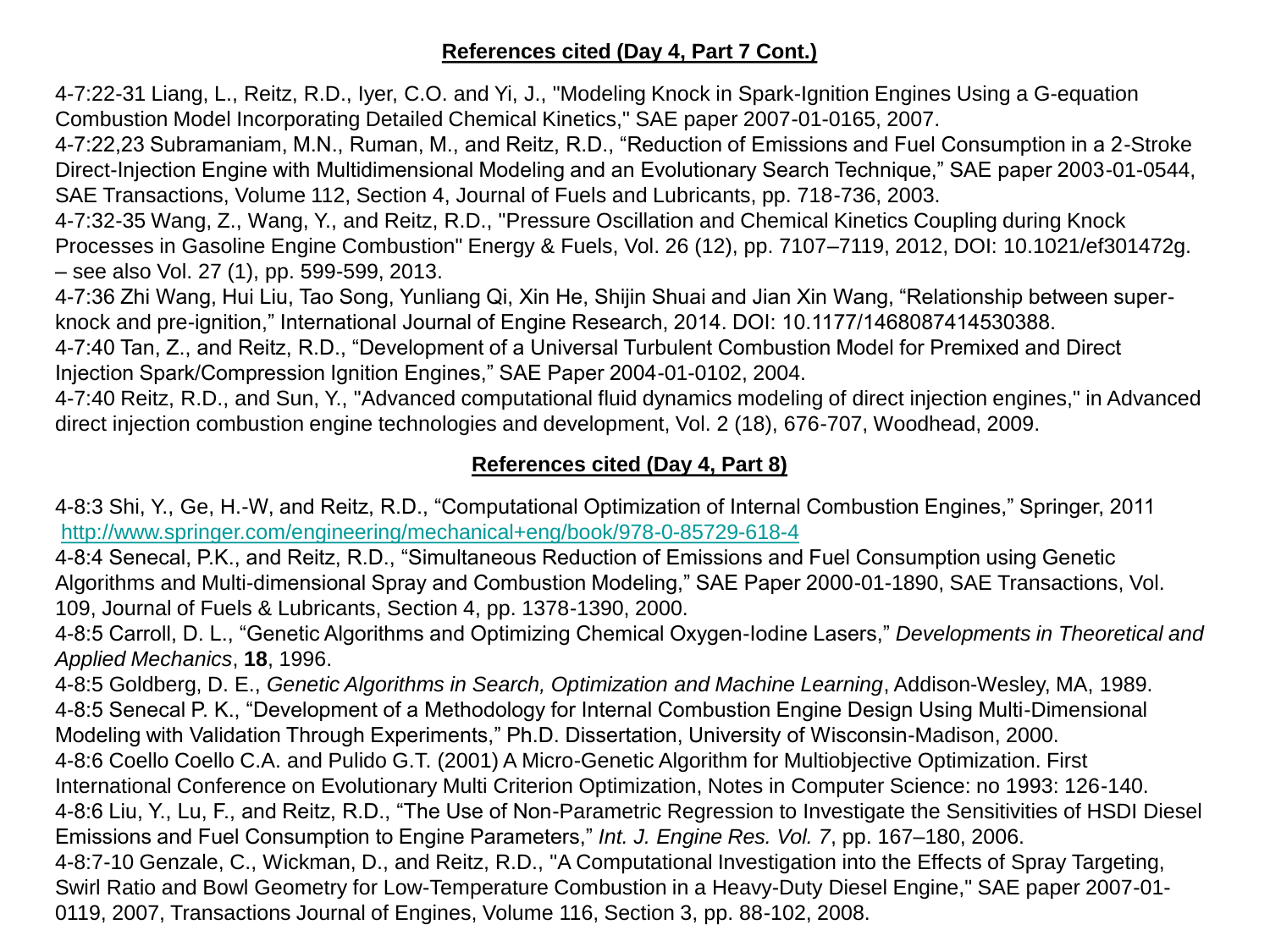## **References cited (Day 4, Part 8 Cont.)**

4-8:11 Klingbeil, A.E., Juneja, H., Ra, Y. and Reitz, R.D., "Premixed Diesel Combustion Analysis in a Heavy-Duty Diesel Engine," SAE paper 2003-01-0341, SAE Transactions, Volume 112, Section 3, Journal of Engines, pp. 445-459, 2003. 4-8:12-14 Kokjohn, S, Hanson, R., Splitter, D, and Reitz, R.D., "Experiments and Modeling of Dual Fuel HCCI and PCCI Combustion Using In-Cylinder Fuel Blending," SAE paper 2009-01-2647, 2009.

4-8:13 Kokjohn, S. L., and Reitz, R.D., " A Modeling Study of Charge Preparation in an HCCI Engine Using a Variable Pressure Pulse (VPP) Injection System and Optimized PRF Blends," ICLASS-2009, 11<sup>th</sup> Triennial International Annual Conference on Liquid Atomization and Spray Systems, Vail, Colorado USA, July 27-31, 2009.

4-8:15 Staples, L., Reitz, R.D., and Hergart, C., "An Experimental Investigation into Diesel Engine Size-Scaling Parameters," SAE Paper 2009-01-1124, International Journal of Engines, V118-3, Vol. 2(1), pp. 1068-1084, 2009. 4-8:16,27 Hanson, R., Reitz, R.D., Splitter, D., and Kokjohn, S., "An Experimental Investigation of Fuel Reactivity Controlled PCCI Combustion in a Heavy-Duty Engine," SAE paper 2010-01-0864, 2010.

4-8:17 Splitter, D.A., Hanson, R., and Reitz, R.D., "High Efficiency, Low Emissions Reactivity Controlled Combustion through use of a Fuel Additive," SAE paper 2010-01-2167, 2010.

4-8:17 Hanson, R.M., Kokjohn, S.L., Splitter, D.A., and Reitz, R.D., "Fuel Effects on Reactivity Controlled Compression Ignition (RCCI) Combustion at Low Load," SAE Paper 2011-01-0361, 2011.

4-8:18,27 Kokjohn, S.L., Hanson, R.M., Splitter, D.A., and Reitz, R.D., "Fuel Reactivity Controlled Compression Ignition (RCCI): A Pathway to Controlled High-Efficiency Clean Combustion," International Journal of Engine Research, Special Issue on Fuel Efficiency, Vol. 12, pp. 209-226, 2011.

4-8:19-20 Splitter, D.A., Hanson, R., Kokjohn, S., Rein, K., Sanders, S., and Reitz, R.D., "An Optical Investigation of Ignition Processes in Fuel Reactivity Controlled PCCI Combustion," SAE paper 2010-01-0345, SAE Int. J. Engines, Vol. 3, No.1, pp. 142-162, 2010.

4-8:21 Kokjohn, S.L., Reitz, R.D., Splitter, D.A., and Musculus, M.P.B., "Investigation of Fuel Reactivity Stratification for Controlling PCI Heat-Release Rates Using High-Speed Chemiluminescence Imaging and Fuel Tracer Fluorescence," SAE paper 2012-01-0375.

4-8:22 Kokjohn, S.L., Reitz, R.D., and Musculus, M.P.B, "Chemiluminescence and Fuel PLIF Imaging of Reactivity Controlled Compression Ignition (RCCI) Combustion," ILASS Americas, 23rd Annual Conference on Liquid Atomization and Spray Systems, Ventura, CA, May 2011.

4-8:23-30 Kokjohn, S.L. and Reitz, R.D., "RCCI and Conventional Diesel Combustion: A Comparison of Methods to Meet Light-Duty NOx and Fuel Economy Targets", International Journal of Engine Research, Vol. 14, pp. 452-468, 2013.

4-8:24 Kenney , T. E., Gardner ,T. P., Low ,S. S., Eckstrom, J. C., Wolf ,L. R., Korn, S. J., and Szymkowicz, P. G., "Overall Results: Phase I Ad Hoc Diesel Fuel Test Program," SAE Paper 2001-01-0151, 2001.

4-8:24 Cooper, B., Penny, I., Beasley, M., Greaney, A., and Crump, J., "Advanced Diesel Technology to Achieve Tier 2 Bin 5 Emissions Compliance in US Light-Duty Diesel Applications," SAE Technical Paper 2006-01-1145, 2006.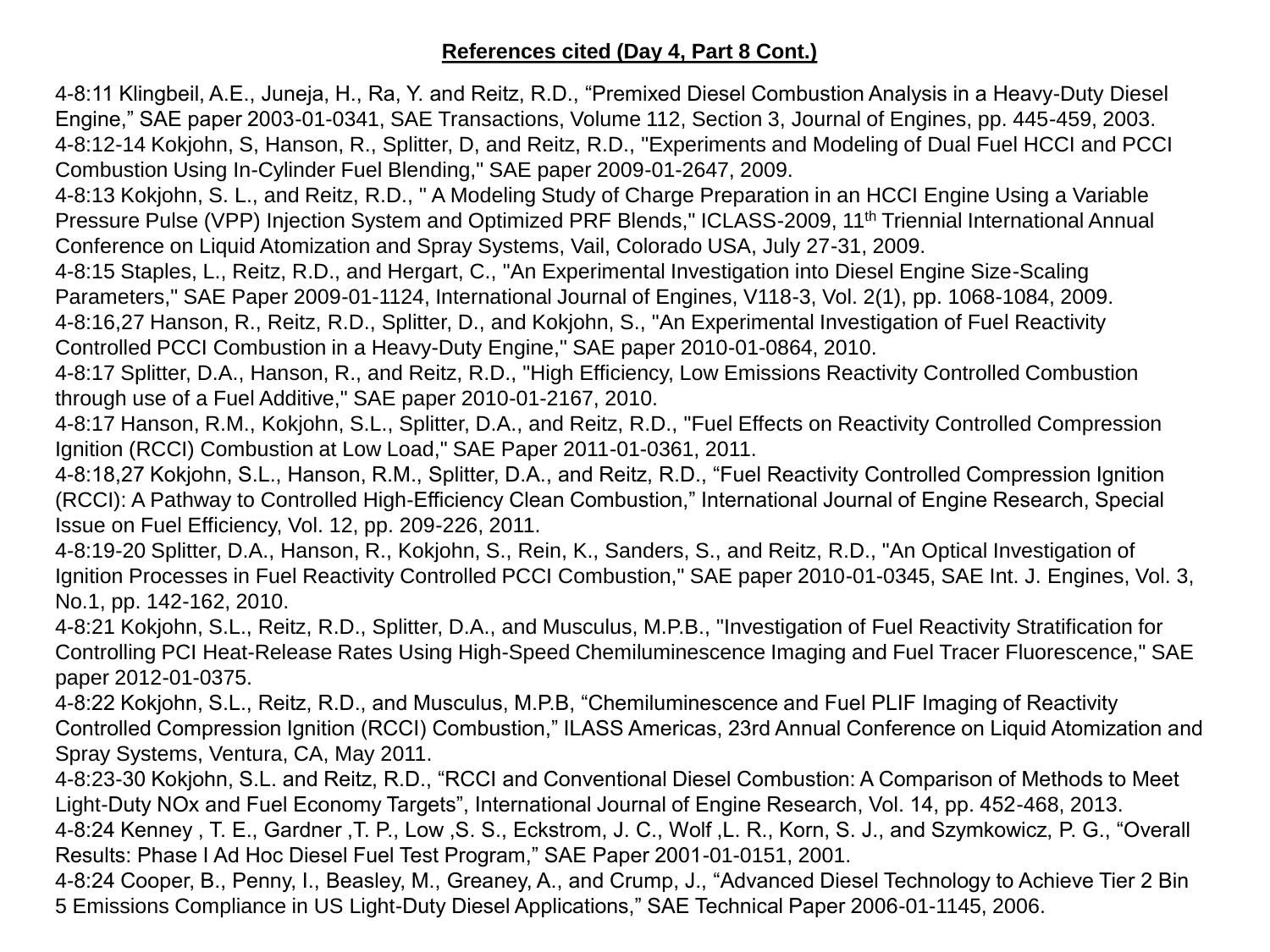4-8:24 Johnson, T., "Diesel Emissions in Review," SAE Int. J. Engines, 4(1):143-157, 2011, doi:10.4271/2011-01-0304. 4-8:24,25 Hanson, R.M., Curran, S., Wagner, R., Kokjohn, S.L., Splitter, D.A., and Reitz, R.D., "Piston Bowl Optimization for RCCI Combustion in a Light-Duty Multi-Cylinder Engine," SAE paper 2012-01-0380, 2012.

4-8:30 Splitter, D.A., Wissink, M., Kokjohn, S.L., and Reitz, R.D., "Effect of Compression Ratio and Piston Geometry on RCCI Load Limits and Efficiency," SAE paper 2012-01-0383.

4-8:31,32 Splitter, D., Wissink, M., DelVescovo, D., and Reitz, R.D.,"Improving the understanding of Intake and Charge effects for increasing RCCI engine efficiency," SAE Int. J. Engines 7(2):2014,

4-8:33-35 Splitter, D.A., Wissink, M., DelVescovo, D., and Reitz, R.D., "RCCI Engine Operation Towards 60% Thermal Efficiency," SAE Paper 2013-01-0279, 2013.

4-8:36-43 Lim. J., and Reitz, R.D., "High Load (21bar IMEP) Dual Fuel RCCI Combustion Using Dual Direct Injection," Journal of Engineering for Gas Turbines and Power, Vol. 136(10), pp. 101514-1:10, 2014.

# **References cited (Day 5, Part 9)**

5-9:3 Tamagna, D., Ra, Y., and Reitz, R.D., "Multidimensional Simulation of PCCI Combustion Using Gasoline and Dualfuel Direct Injection and Detailed Chemical Kinetics," SAE paper 2007-01-0190, 2007.

5-9:3-9 Dempsey, A.B., Walker, N.R., Gingrich, E., and Reitz, R.D., "Comparison of Low Temperature Combustion Strategies for Advanced Compression Ignition Engines with a Focus on Controllability," Combustion Science and technology, 186:2, 210-241, DOI: 10.1080/00102202.2013.858137, 2013.

5-9:10,11 Hanson, R., and Reitz, R.D., "Experimental Investigation of Engine Speed Transient Operation in a Light Duty RCCI Engine, " SAE Int. J. Engines 7(2):2014.

5-9:12-16 Kokjohn, S.L., Splitter, D.A., Hanson, R.M., Reitz, R.D., Manente, V. and Johansson, B., "Modeling Charge Preparation and Combustion in Diesel Fuel, Ethanol, and Dual Fuel PCCI Engines," Atomization and Sprays, Vol. 21, No. 2, DOI:10.1615/AtomizSpr.2011002836, pp. 107-119, 2011.

5-9:12 S. Singh, M. P. B. Musculus and R. D. Reitz, *Combustion and Flame*, 156(10):1898-1908, 2009.

5-9:12 V. Manente, B. Johansson, P. Tunestal, W. Cannella, *SAE 2010-01-0871*, 2010.

5-9:12 D. A. Splitter, R.M. Hanson, S.L. Kokjohn, and R.D. Reitz, *THIESEL 2010,* Valencia, Spain, September, 2010. 5-9:16 Kokjohn, S.L., Hanson, R.M., Splitter, D.A., Kaddatz, J., and Reitz, R.D., "Fuel Reactivity Controlled Compression Ignition (RCCI) Combustion in Light- and Heavy-duty Engines," SAE Paper 2011-01-0357, SAE International Journal of Engines, 2011.

5-9:16 Kokjohn, S.L., Hanson, R.M., Splitter, D.A., and Reitz, R.D., "Fuel Reactivity Controlled Compression Ignition (RCCI): A Pathway to Controlled High-Efficiency Clean Combustion," International Journal of Engine Research, Special Issue on Fuel Efficiency, Vol. 12, pp. 209-226,<http://jer.sagepub.com/content/12/3/209.full.pdf+html> , 2011. 5-9:16 Hanson, R., Reitz, R.D., Splitter, D., and Kokjohn, S., "An Experimental Investigation of Fuel Reactivity Controlled PCCI Combustion in a Heavy-Duty Engine," SAE paper 2010-01-0864, SP-2279, SAE Int. J. Engines, Vol. 3, No.1, pp. 700-716, 2010.